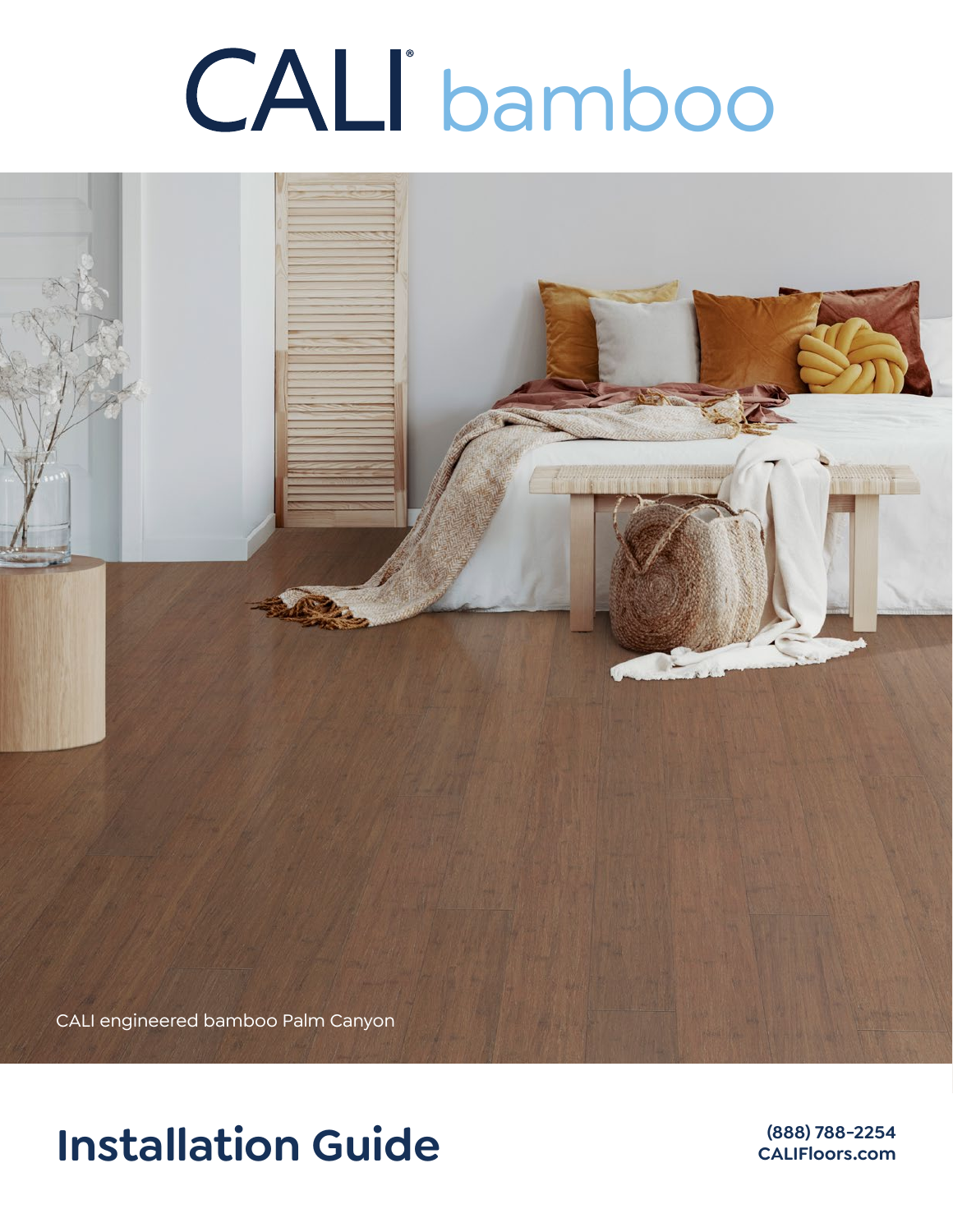# **Engineered Bamboo Collection and Accessories** Page 3

# **P.A.C.E. and Pre-Installation: Floating Click-Lock**

Pages 4 - 10

**Installation Guide: Floating Click-Lock** Pages 11-15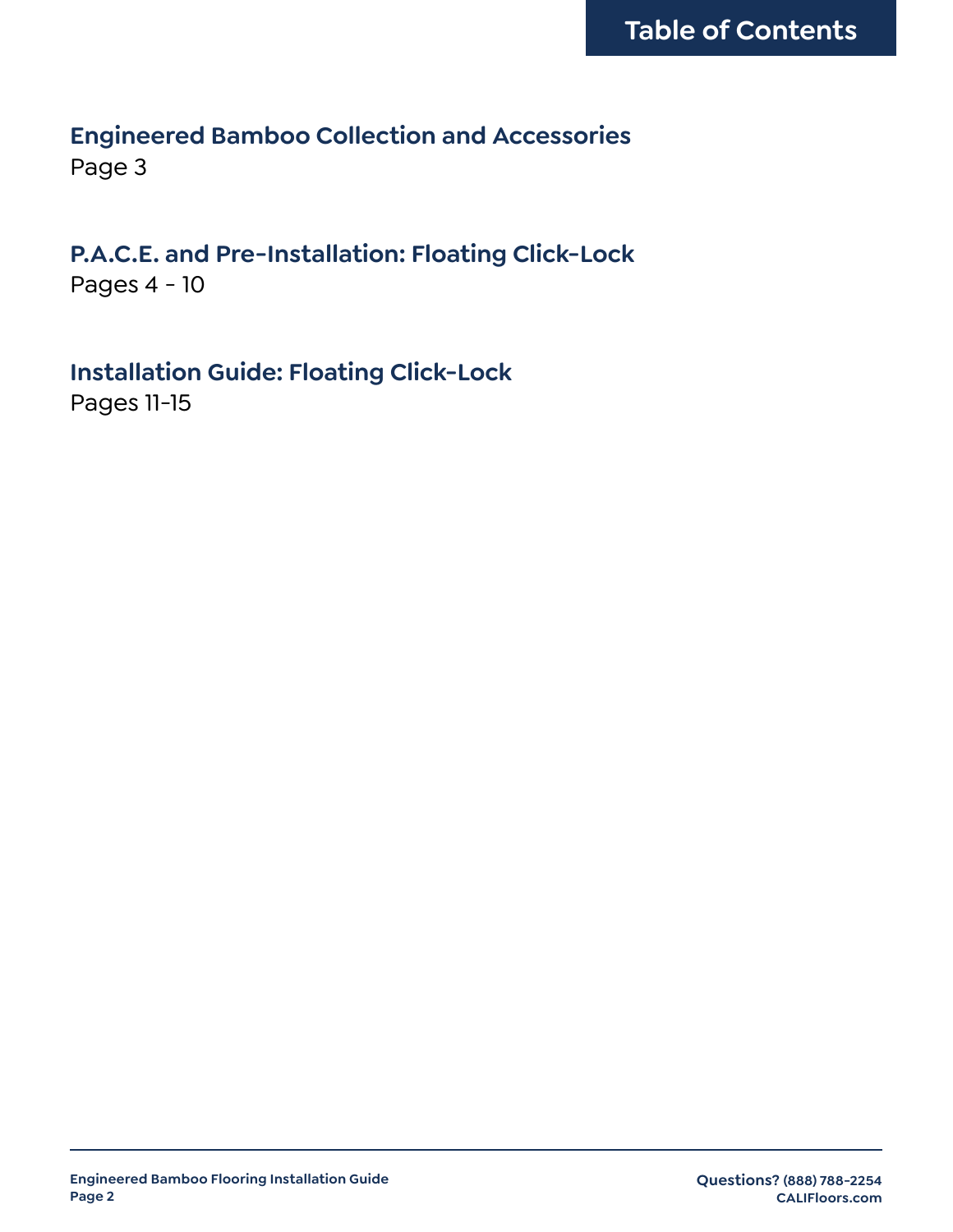# **Flooring System**



**Bamboo Wide Click** Plank Dims: 72-7/8" L x 5-5/16" W x 9/16" H



**Wide T&G** Plank Dims: 72-7/8" L x 5-3/8" W x 5/8" H



**Wide+ T&G** Plank Dims: 72-7/8" L x 7-1/2" W x 5/8" H

# **Flooring Accessories**



**Quarter Round**



**9/16" Overlap Stair Nosing**



**9/16" Overlap Reducer**



**9/16" Stair Nosing**





**Stair Tread**



**T-Molding 9/16" Threshold**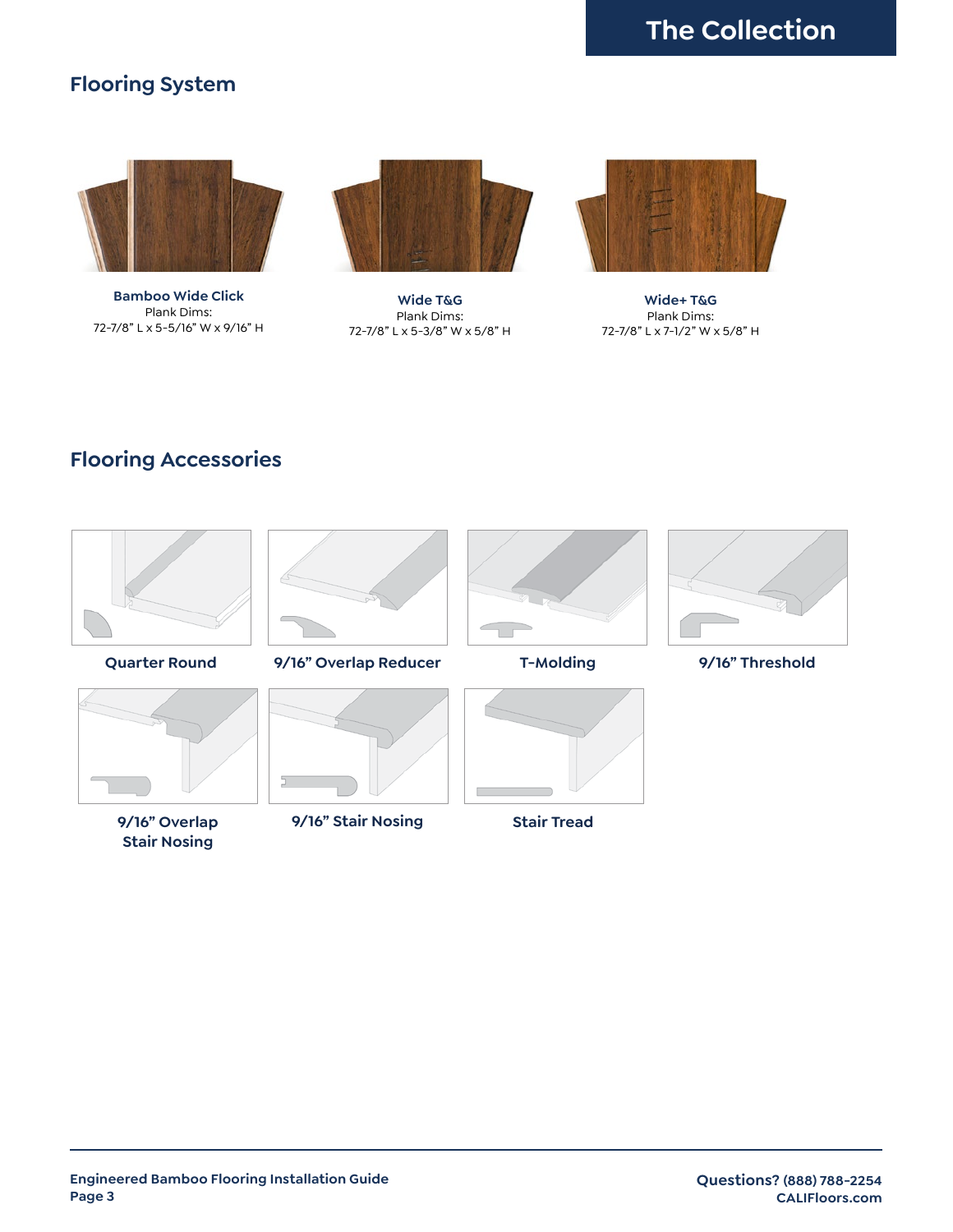# **FLOATING CLICK-LOCK** INSTALL GUIDE

**Questions? (888) 788-2254 CALIFloors.com**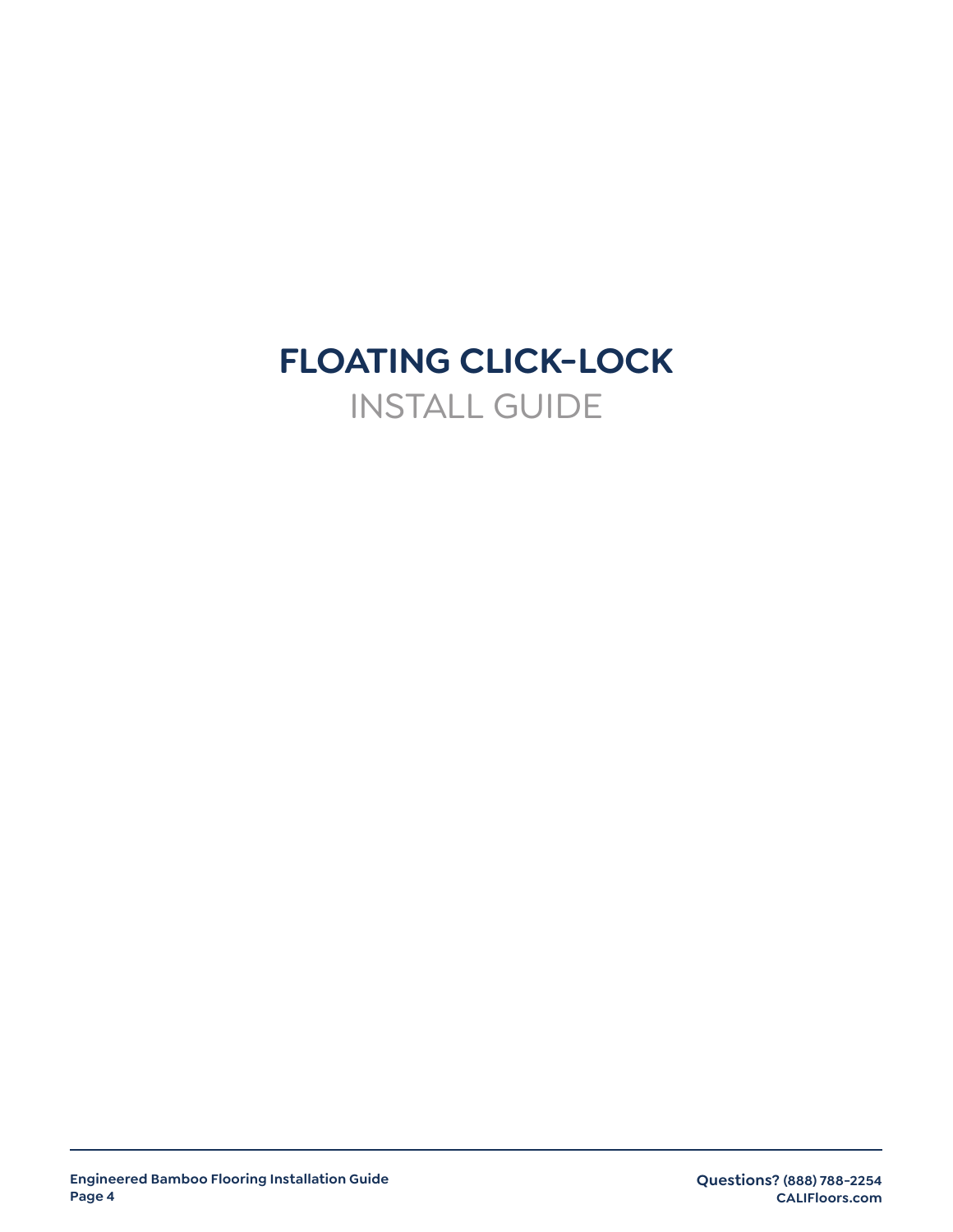## **Floating Click-Lock Engineered Bamboo Installation**

Before you begin installation, remember to P.A.C.E. yourself with the checklist below. Full installation instructions and maintenance guidelines can also be found online at **www.CALIFloors.com**

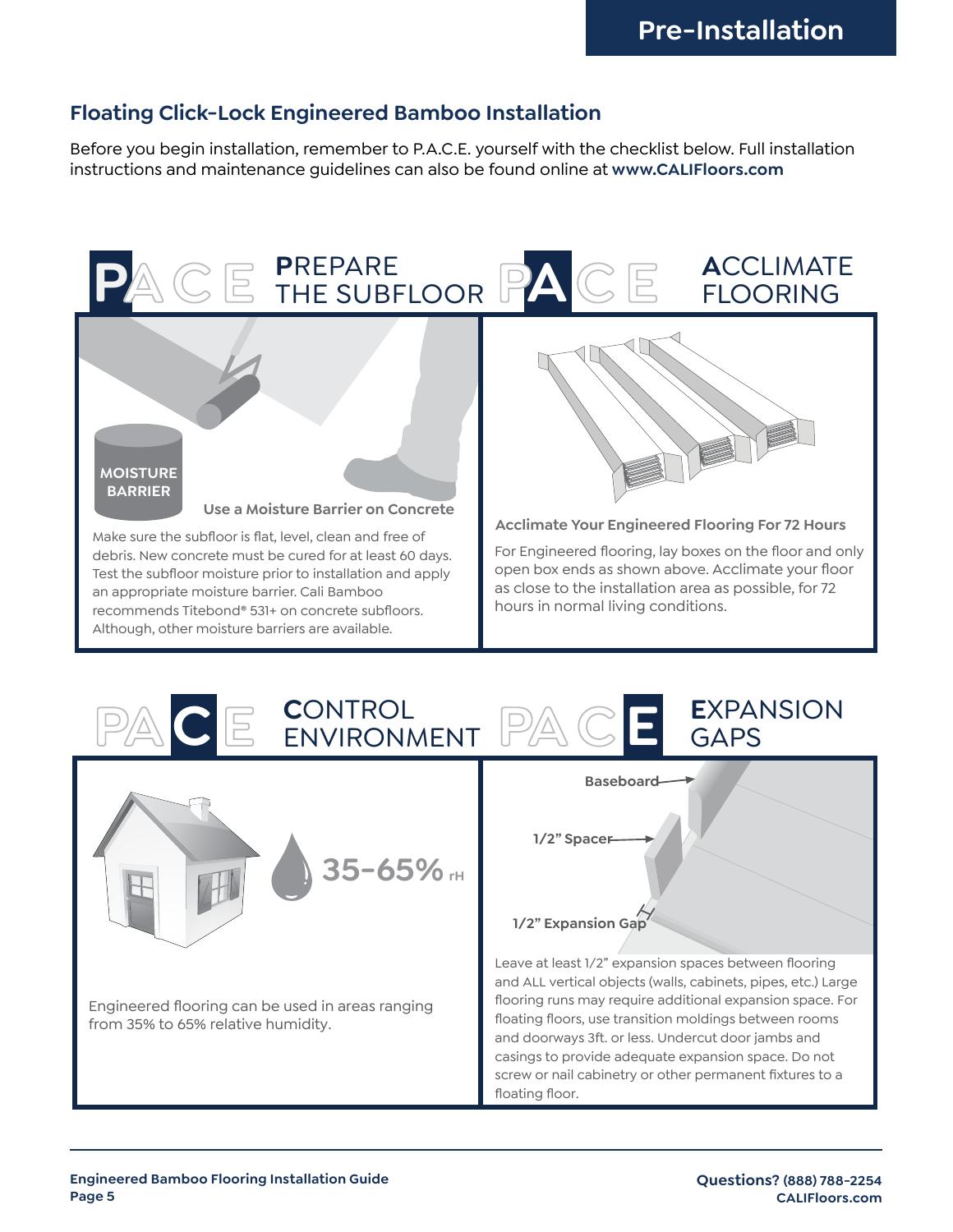#### **Prepare Job Site, Acclimation, Control Subfloor Moisture, Environmental Conditions**

Proper installation and maintenance are key elements in achieving best flooring results. It is the responsibility of the installer/owner to follow all guidelines provided by CALI for success. **Please read through this document completely, additional installation materials such as videos, illustrations and more can also be found at www. CALIfloors.com.** 

#### **Important Pre-Installation Notes**

*Note: Flooring not used for its intended purpose will not be covered under warranty.* 

The following information provided by CALI is intended to serve as a reference guide only. Please carefully read CALI's installation, maintenance and warranty documentation prior to installation. Follow the National Wood Flooring Association (NWFA) Installation Guidelines when installing your floor.

CALI offers in house technical support as a courtesy to our customers. Consult with one of our flooring experts to find answers to your specific installation questions unique to your application. Contact us by email: customerservice@ CALIfloors.com; or by phone: 1(877) 237-2254 ext. 2.

- Determine the best installation method that suits your application. CALI floors may be Floated (not secured to the subfloor), Glued, or Nailed. Follow the instructions designated for the most suitable installation method for your project.
- Upon ordering of wood floor material consider adding an additional 8% to allow for cutting waste (5%) and grading allowance (3%).
- CALI flooring is manufactured in accordance with accepted industry standards, which permit manufacturing, grading and natural deficiencies not to exceed 5%. If more than 5% of the material is unusable, do not install the flooring. Immediately contact the distributor/retailer from which the flooring was purchased. No claim will be accepted for materials with visible defects once they are



installed. Installation of any material serves as acceptance of the material delivered.

- Installer/Owner assumes all responsibility to inspect all flooring before installation. Boards deemed unacceptable in appearance can be placed in closets, near walls or simply not be used. Pieces with glaring defects that can be seen from a standing position should be cut off or not be used as use constitutes acceptance. The use of putty, filler sticks or markers to touch-up flooring during installation is considered normal practice.
- Because bamboo and eucalyptus are natural products, natural variations in color may occur within and between individual flooring planks. To visualize the range of colors within the flooring style you are considering, compare your samples to the photos on our web site. During installation, work from several cartons at a time to achieve a uniform appearance across the entire floor. Mix and mingle planks when dry laying the floor for maximum aesthetic appearance. Blend moldings to planks that have similar color. Natural variations in color are not covered under warranty.
- It is the responsibility of the installer/homeowner to determine if the job site conditions, environmental conditions and sub-floor are acceptable for the installation of CALI flooring. Prior to installation, the installer/owner must determine that the jobsite meets or exceeds all applicable National Wood Flooring Association's Installation Guidelines. CALI does NOT warrant against failure resulting from or connected with subfloor, job site damage, or environmental deficiencies after installation.
- CALI makes no warranty or guarantee of the quality of the chosen installer's work or of a particular installation performed by him or her. CALI disclaims all liability for any errors or improprieties in the installation of its products by an installer. Please contact the National Wood Flooring Association (800-422-4556) to find a certified installer in your area, or for more information on installation.
- **• Controlling flooring moisture content is important for success. Bamboo and eucalyptus, like all hardwood flooring species, is hygroscopic; its size and shape changes naturally with the absorption or release of moisture. The amount of movement varies depending on the preventative steps taken at the time of installation (i.e. acclimation, moisture barrier application, etc.) and the stability home environment thereafter. Care should be taken to control fluctuating levels of moisture indoors.**
- As a general rule, with geographic exceptions, flooring will perform best when the interior environment is controlled to stay within a relative humidity range of 35-65%. It is the owner's responsibility to maintain indoor relative humidity within range of 35-65%. In some climates, the use of humidifier and/or de-humidifier may be necessary for this.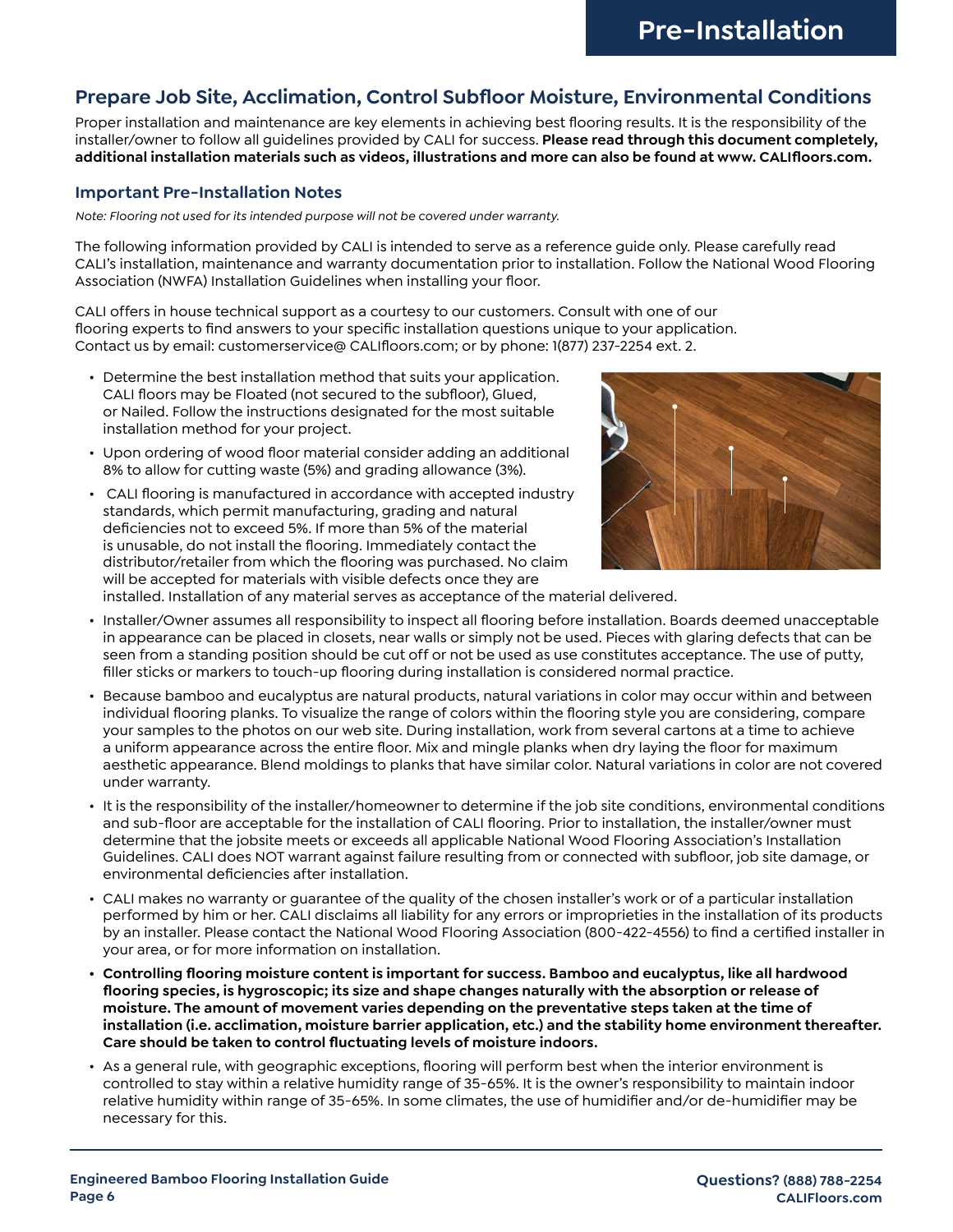- Floor noise is normal and will vary from one installation type to the next. Occasional noise is due to structural movement and may relate to sub-floor type, flatness, deflection, and/or related to the fasteners, changes in environmental conditions, relative humidity and the amount of topside pressure applied to the flooring. For these reasons floor noise is not considered a product or manufacturer defect.
- CALI engineered flooring is intended for installation above, on or below grade. For optimal performance below grade, the glue down method is highly recommended.

# **Prior to Installation of CALI Flooring**

#### **Job Site Preparation**

Prior to installation, it is the installer's responsibility to determine that the jobsite, environment and subfloor conditions all meet the requirements of the National Wood Flooring Association. Do not deliver flooring to jobsite until the building has been enclosed with windows and doors, all cement, plastering, and other "wet" work has been completed, and a consistent room temperature has been reached. Confirm proper drainage exists around the structure. Lack of moisture protection can allow excessive water or moisture to penetrate basement walls, flow beneath concrete slabs, basement floors, and into crawl spaces. In crawl spaces, exposed earth must be fully covered with minimum 6-mil polyethylene sheeting. Crawl space vents must be open. A moisture retardant such as 6 mil polyethylene film must be placed in crawl spaces. Heating units or non-insulated ductwork close to the flooring or subfloor may cause "hot spots" which must be eliminated prior to installation.

During installation, it is the installer's responsibility to document all jobsite conditions and measurements including the installation date, flooring moisture content, site relative humidity, temperature, and subfloor moisture content. This information must be retained by the installer and left with the property owner as a permanent record. For a complete list of points to address prior to installation, refer to the NWFA's Jobsite Checklist.

#### **Subfloor Requirements**

**General:** Subfloor must be structurally sound and meet all NWFA guidelines. All subfloors must be flat to a tolerance of 3/16" in a 10' radius. Use appropriate leveling products for correcting subfloor deficiencies. Subfloor surfaces must be smooth, clean, dry and free of contaminants that would interfere with an adhesive bond. All subfloors should be tested for moisture content (see "Subfloor Moisture Testing"). If high moisture readings are found, identify the moisture source and correct the problem before installation. Do not install flooring directly over floor joist without proper subflooring.

#### **Appropriate Wood Subfloors Materials:**

- CD Exposure 1 plywood (grade stamped US PS1-95)
- OSB Exposure 1subfloor panels (grade stamped US PS1-95)
- Solid-board subflooring should be ¾" x 5½" (1" x 6" nominal), Group 1 dense softwoods, No. 2 Common, kiln dried

#### **Acceptable Subfloor Thickness Requirements:**

| Joist System Spacing (inches on center) | <b>Minimum Thickness</b> |
|-----------------------------------------|--------------------------|
| 12"                                     | 5/8"                     |
| $ 12"$ to 16"                           | 3/4"                     |
| 16" to 19.2"                            | 7/8"                     |
| $ 19.3"$ to 24"                         | $1 - 1/8"$               |

**Concrete Subfloors:** Subfloor must meet all above requirements. Concrete must be fully cured and at least 60 days old. Concrete must be free of dirt, oil, paint, old adhesive, wax, sealers and curing agents. Concrete that is not properly leveled can cause improper adhesive transfer, hollow spots, and squeaks. Sand or grind down high spots. Level low spots with appropriate leveling material; allow extra drying time for the leveling compounds. Test subfloor moisture content. To minimize moisture transfer from the slab, apply: Titebond 531+ Moisture Control System.

#### **Moisture Testing Subfloor**

**General:** Test the subfloor for moisture content before installation. If high moisture readings are found, identify the moisture source and correct the problem. Extend acclimation time and increase ventilation until the proper conditions have been met. Apply a moisture barrier. Please note that test results are only applicable the day of testing and will not ensure that moisture will not fluctuate with seasonal changes. Regardless of subfloor moisture content, the use of a moisture barrier is required for all installations. CALI does not warrant against moisture related problems. If results show moisture vapor at or exceeding 12%, determine its source and correct problem before installation.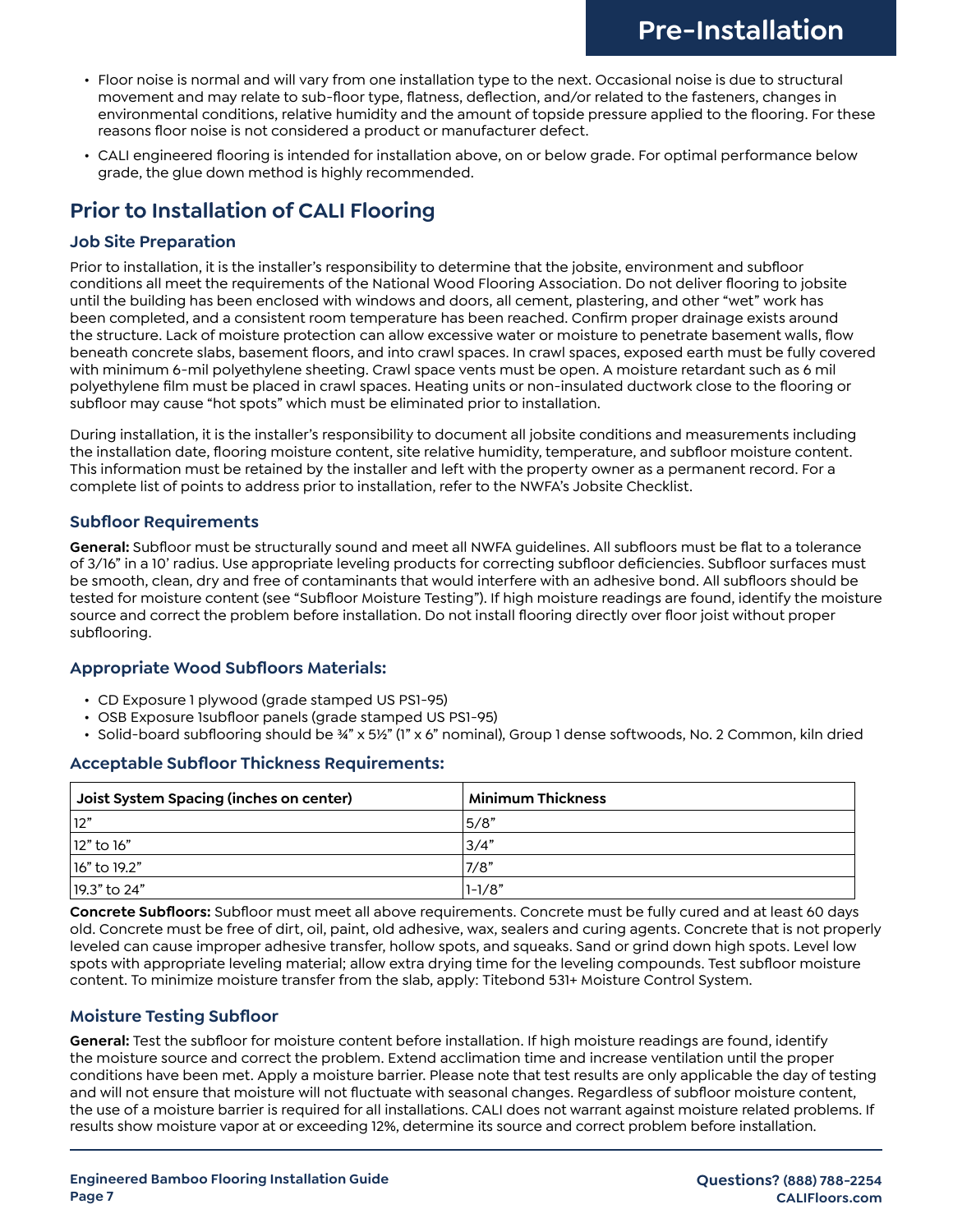**Wood Subfloors:** Wood Subfloors: Use moisture meter to test wood subfloor moisture content. If results show moisture vapor at or exceeding 12%, determine its source and correct problem. Do not install the floor without a vapor barrier. CALI always recommends using a moisture/vapor barrier, especially if the moisture content of the flooring and subfloor vary greater than 3%.

**Concrete Subfloors:** Concrete subfloors must be tested for moisture vapor pressure in more than one place for consistent readings. If test results show moisture vapor exceeds the minimum requirements below, do not install the floor without an impermeable vapor retarder with a perm rating of less than .13 designed to permanently block this moisture.

- Calcium Chloride Test (ASTM F 1869): Maximum vapor emissions cannot exceed 3lbs/1000SF in 24 hours
- Tramex Concrete Moisture Encounter: Moisture readings should not exceed 4% on upper scale
- In-Situ Probe Method (ASTM F 2170): Relative Humidity levels should not exceed 75%

#### **Moisture Testing Bamboo and Eucalyptus Floors**

Use a reliable moisture meter that is acceptable for strand bamboo and strand eucalyptus flooring. Examples of acceptable moisture meters include Delmhorst or a Lignomat SDM. Contact the meter manufacture to verify settings for strand bamboo/eucalyptus. Please note that some meters require the use of a substitute setting for bamboo (or eucalyptus), and thus must have the moisture content readings converted in order to get an accurate measurement (such as Delmhorst; see table; right\*).

#### **Moisture Barrier Requirements**

**General:** Unexpected changes to subfloor moisture content may cause dimensional changes to the floor. To ensure a lifetime of satisfaction, it is strongly recommended that CALI flooring be installed over a moisture barrier or vapor retarder (following manufactures guidelines) per the following specifications:

**Wood Subfloors:** For best results, use a moisture barrier/vapor retarder with a perm rating between 0.7 and 50 when tested in accordance with ASTM E-96 Method A. Install as recommended by the manufacturer. Examples of acceptable moisture barriers for wood subfloors include: Silicon Vapor Shield, Asphalt laminated paper (UU-B-790a, Grade B, Type I, Style 1a.) and: Asphalt-saturated kraft paper.

**Concrete Subfloors:** For concrete applications, a moisture barrier/vapor retarder should be chosen based on concrete moisture content. For unlimited moisture protection, CALI recommends the use of Titebond® 531+ Moisture Control System. Install as recommended by the manufacturer.

#### **Acclimation & Conditioning of CALI Flooring**

The goal of acclimation is to allow the moisture content (MC) of the flooring to fully adjust to its new surroundings before installation.

#### **Determine Normal Living Conditions** - Ideal interior environmental

conditions vary from region to region and job site to job site. It is the installer's responsibility to know what the "ideal" climate conditions are and customize the acclimation of the floor around those conditions. For a general view of moisture content averages by region, see the map below.

**Control Home Conditions Accordingly** - Acclimation should occur at normal living conditions. Before opening the cartons, the indoor environment should reflect the room temperature and relative humidity levels expected to be present before, during, and most importantly, after installation. Operate temperature / humidity control systems as normal. Allow normal ventilation through rooms.

**For Engineered Bamboo and Engineered Eucalyptus Flooring:** CALI recommends simply opening the ends of each box and breaking the shrinkwrap covering the flooring planks.

#### **Acceptable Areas for Acclimation** - Acclimate the flooring as close to the center of the installation area as possible.

| for Strand-Woven Bamboo Flooring            | <b>Delmhorst Moisture Meter Conversion Table</b> |  |  |  |  |  |  |  |  |
|---------------------------------------------|--------------------------------------------------|--|--|--|--|--|--|--|--|
| <b>Meter Reading</b><br>(Doug. Fir Setting) | <b>Actual %</b><br><b>Moisture Content</b>       |  |  |  |  |  |  |  |  |
| 6                                           | 3                                                |  |  |  |  |  |  |  |  |
| 7                                           | 3.5                                              |  |  |  |  |  |  |  |  |
| 8                                           | 4                                                |  |  |  |  |  |  |  |  |
| 9                                           | 4.5                                              |  |  |  |  |  |  |  |  |
| 10                                          | 5                                                |  |  |  |  |  |  |  |  |
| 11                                          | 6                                                |  |  |  |  |  |  |  |  |
| 12                                          | 6.5                                              |  |  |  |  |  |  |  |  |
| 13                                          | 7                                                |  |  |  |  |  |  |  |  |
| 14                                          | 7.5                                              |  |  |  |  |  |  |  |  |
| 15                                          | 8                                                |  |  |  |  |  |  |  |  |
| 16                                          | 8.5                                              |  |  |  |  |  |  |  |  |
| 17                                          | 9                                                |  |  |  |  |  |  |  |  |
| 18                                          | 9.5                                              |  |  |  |  |  |  |  |  |
| 19                                          | 10                                               |  |  |  |  |  |  |  |  |
| 20                                          | 11                                               |  |  |  |  |  |  |  |  |
| 21                                          | 11.5                                             |  |  |  |  |  |  |  |  |
| 22                                          | 12                                               |  |  |  |  |  |  |  |  |
| 23                                          | 12.5                                             |  |  |  |  |  |  |  |  |
| 24                                          | 13                                               |  |  |  |  |  |  |  |  |
| 25                                          | 13.5                                             |  |  |  |  |  |  |  |  |
| 26                                          | 14                                               |  |  |  |  |  |  |  |  |
| 27                                          | 14.5                                             |  |  |  |  |  |  |  |  |

**Bamboo Moisture Reading Conversions**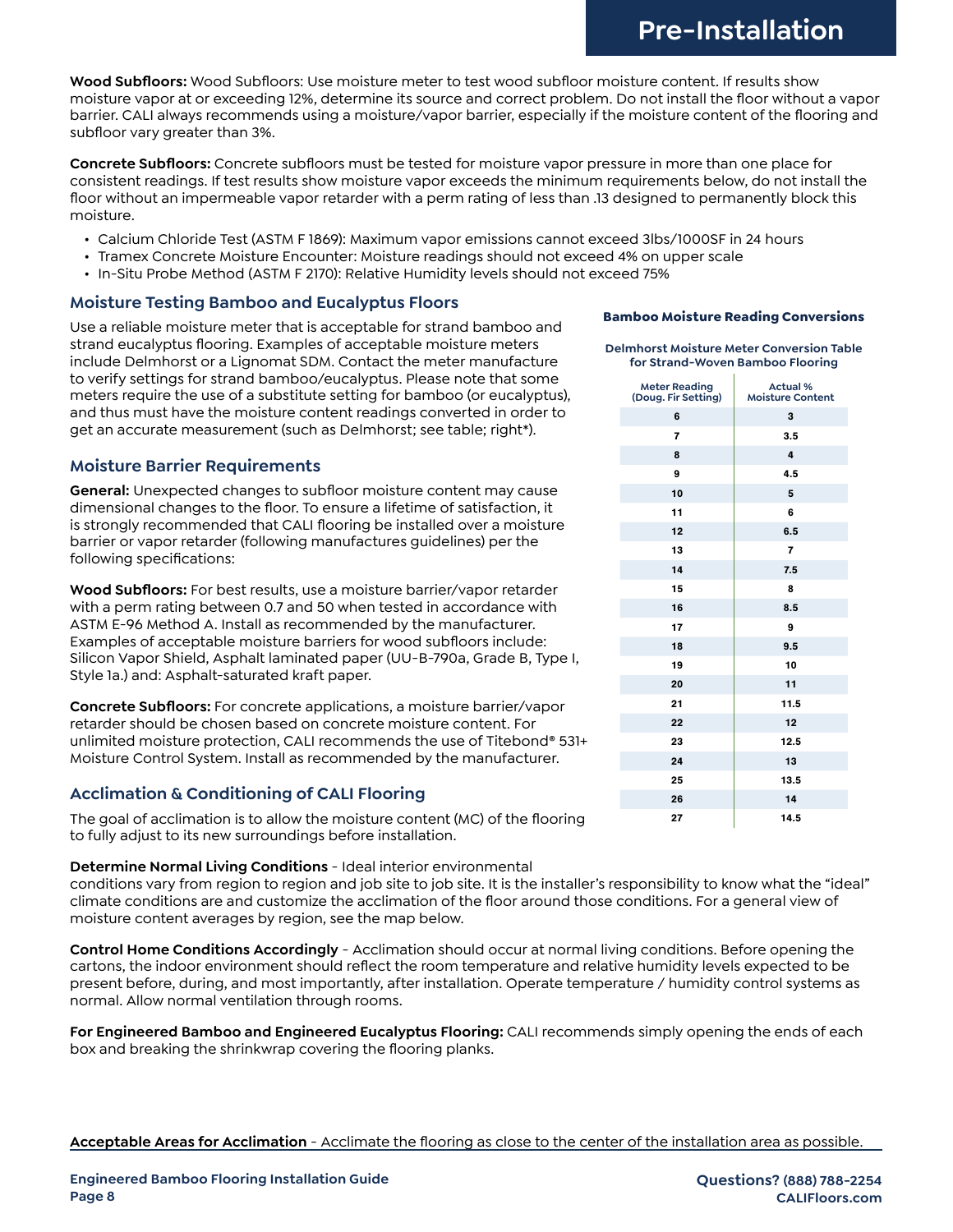Do not store flooring next to outside walls, in direct sunlight, near air vents or under conditions that don't reflect the normal home environment. Garages, and exterior patios, for example, are not acceptable areas to store wood flooring during acclimation.

**Determine Appropriate Acclimation Time Frame** - CALI Engineered flooring should be allowed to acclimate on the job site for 72 hours.

#### **Optimum Flooring Moisture Content (%) by U.S. Region**

This map is provided by the NWFA and relates to all hardwood flooring species. For each region, the average equilibrium moisture content (EMC) for hardwood is identified for both January and July. The EMC is the MC (%) that the floor will reach once it has fully acclimated to its environment. This is also the optimum MC for installation, and will provide a general idea of what acclimation measures to take. In each pair of figures, the first number is the average EMC during January; the second is the average EMC during July.



#### *Note: Actual moisture content conditions in any location may differ significantly from these numbers. This map cannot be reliably used as a basis for installation. The most reliable moisture-content numbers can be obtained at the job site.*

Take moisture content readings of the flooring, subfloor and relative humidity to be sure.

To better understand the specific acclimation requirements for your home, refer to the chart below for correlations between relative humidity (RH), temperature, and flooring moisture content (%). Referencing the weather conditions in your area, find the combination of temperature and RH on the chart. This value represents the flooring moisture content to achieve during acclimation for best results.

Values within chart's shaded area represent environments with relative humidity (RH) and temperature capable of maintaining the delivered moisture content of 6-10%. These are optimum conditions for maximum flooring stability. For environments outside of this range, allow more time for acclimation. Depending on your local in-home conditions, the use of humidification/dehumidification equipment may be recommended to maintain proper in-home environment.

#### *(See next page for Moisture Content chart)*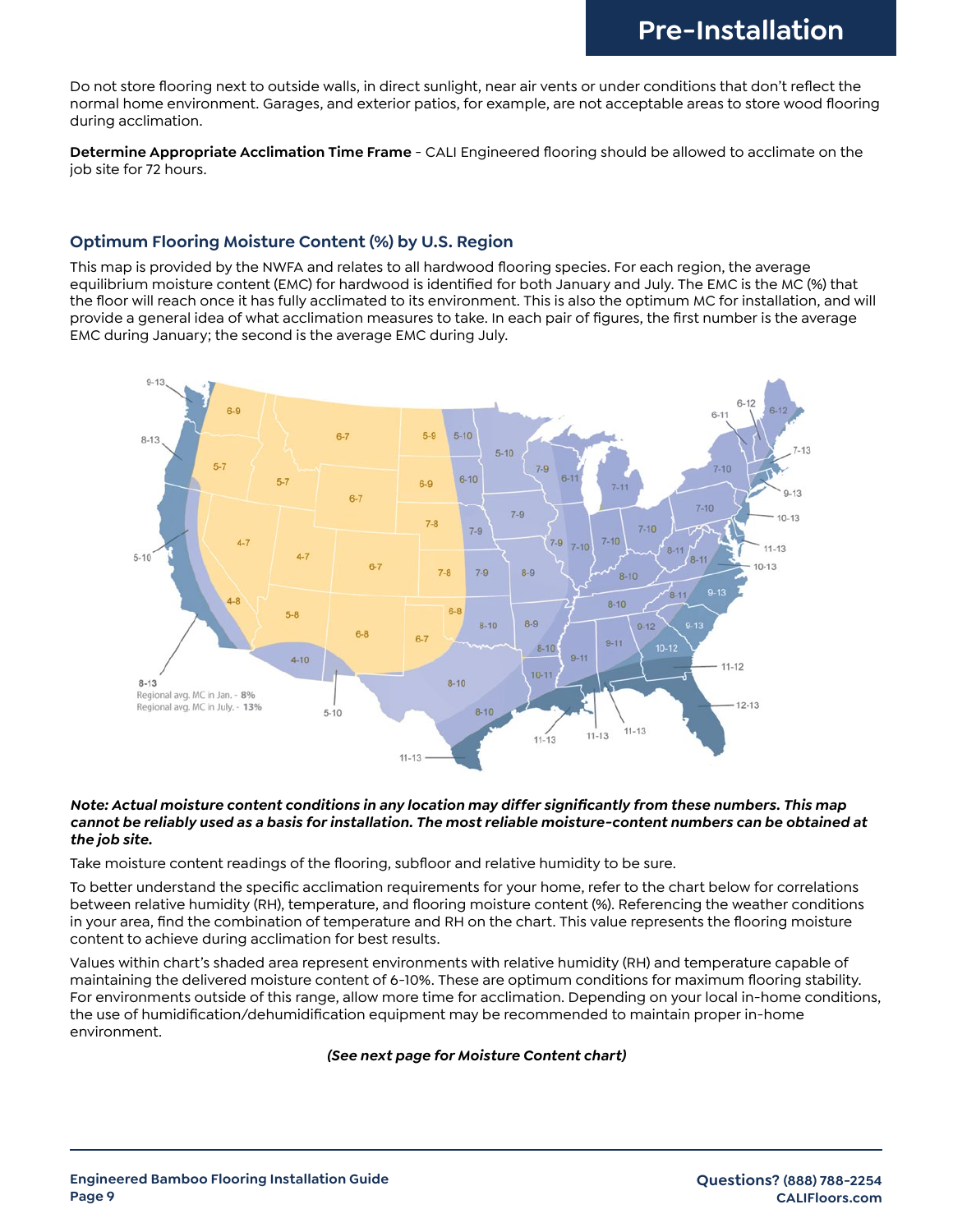# **Pre-Installation**

#### **MOISTURE CONTENT OF WOOD AT VARIOUS TEMPERATURES AND RELATIVE HUMIDITY READINGS**

| 30  | 1.4 | 2.6 | 3.7 | 4.6 | 5.5 | 6.3 | 7.1 | 7.9 | 8.7 | 9.5 | 10.4 | 11.3 | 12.4 | 13.5 | 14.9 | 16.5 | 18.5 | 21.0 | 24.3 | 26.0 |
|-----|-----|-----|-----|-----|-----|-----|-----|-----|-----|-----|------|------|------|------|------|------|------|------|------|------|
| 40  | 1.4 | 2.6 | 3.7 | 4.6 | 5.5 | 6.3 | 7.1 | 7.9 | 8.7 | 9.5 | 10.4 | 11.3 | 12.4 | 13.5 | 14.9 | 16.5 | 18.5 | 21.0 | 24.3 | 26.0 |
| 50  | 1.4 | 2.6 | 3.7 | 4.6 | 5.5 | 6.3 | 7.1 | 7.9 | 8.7 | 9.5 | 10.4 | 11.3 | 12.4 | 13.5 | 14.9 | 16.5 | 18.5 | 21.0 | 24.3 | 26.0 |
| 60  | 1.3 | 2.5 | 3.6 | 4.6 | 5.4 | 6.2 | 7.0 | 7.8 | 8.6 | 9.4 | 10.2 | 11.1 | 12.1 | 13.3 | 14.6 | 16.2 | 18.2 | 20.7 | 24.1 | 26.8 |
| 70  | 1.3 | 2.5 | 3.5 | 4.5 | 5.4 | 6.2 | 6.0 | 7.7 | 8.5 | 9.2 | 10.1 | 11.0 | 12.0 | 13.1 | 14.4 | 16.0 | 17.9 | 20.5 | 23.9 | 26.6 |
| 80  | 1.3 | 2.4 | 3.5 | 4.4 | 5.3 | 6.1 | 6.8 | 7.6 | 8.3 | 9.1 | 9.9  | 10.8 | 11.7 | 12.0 | 14.2 | 15.7 | 17.7 | 20.2 | 23.6 | 26.3 |
| 90  | 1.2 | 2.3 | 3.4 | 4.3 | 5.1 | 5.9 | 6.7 | 7.4 | 8.1 | 8.9 | 9.7  | 10.5 | 11.5 | 12.6 | 13.9 | 15.4 | 17.3 | 19.8 | 23.3 | 26.0 |
| 100 | 1.2 | 2.3 | 3.3 | 4.2 | 5.0 | 5.8 | 6.5 | 7.2 | 7.9 | 8.7 | 9.5  | 10.3 | 11.2 | 12.3 | 13.6 | 15.1 | 17.0 | 19.5 | 22.9 | 25.6 |
|     | 5   | 10  | 15  | 20  | 25  | 30  | 35  | 40  | 45  | 50  | 55   | 60   | 65   | 70   | 75   | 80   | 85   | 90   | 95   | 98   |

*Relative Humidity (percent)*

*Chart taken from Wood Handbook: Wood as an Engineering Material (Agriculture Handbook, 72). Forest Products Laboratory, U.S. Department of Agriculture*

#### **Here is an example of how to use the chart above:**

- My home is normally and currently maintained at an average temperature of: 70°F
- My home is normally and currently maintained at an average relative humidity of: 40% RH
- The combination of 70°F and 40%RH on the chart shows that the floor should be acclimated moisture content of: 7.7%
- The value of 7.7% MC falls within the shaded area on the chart.

Continue to acclimate the flooring until the flooring moisture content varies less than 3% from the subfloor (e.g. if subfloor has a moisture content of 6%, the maximum moisture content of the flooring should be 9%). Testing of the flooring, subfloor and relative humidity of the job site can determine this (see Subfloor & Flooring Moisture Testing) sections.

*Note: Acclimate Engineered Bamboo and Engineered Eucalyptus flooring for a minimum of 48 hours and a maximum of 72 hours. Not properly acclimating wood flooring may cause excessive expansion, shrinkage, dimensional distortion or structural damage. The worst-case scenario is one in which wood flooring is stored outside of the area in which the wood is to be installed. Acclimation is the responsibility of the installer/homeowner.*

#### **Radiant Heat Systems**

CALI flooring is only recommended for use over radiant heat systems if the special requirements specified by the National Wood Flooring Association are met (please refer to the NWFA's Radiant Heat Guidelines). Ensuring stable job site conditions, subfloor suitability and proper acclimation are especially important when installing over a radiant heat system. It is the responsibility of the installer to ensure that the recommended environmental conditions are met for installation. Refer to your radiant heat system manufacturer to determine its compatibility with bamboo or eucalyptus flooring, and to learn the specific requirements for installation.

- Because of the wide variety of systems on the market (Hydronic, embedded in concrete, electrical wire/coil, heating film/mat) each with its own features and applications it is recommended that the user consult with the radiant heating provider for best practices, installation methods and proper subfloors.
- Typically the floating installation method is the most suitable for use with radiant heat systems.
- Radiant heat system must be turned on and in operation for at least 6 days before installation.
- The flooring must be acclimated per CALI's Engineered acclimation instruction over the radiant heat with the system turned on throughout the acclimation timeframe.
- The system must be turned down to 65°F and maintained 24 hours prior to installation.
- Once install is complete, turn system back on and slowly bring back up to normal operating temperature over a period 4-5 days.
- Floor should never be heated over 85°F. Consult with your radiant heating system manufacturer to successfully limit the maximum temperature.
- Always remember that rugs placed over radiant heated flooring can increase the surface temperature in that area by 3°- 5°F degrees.
- Relative Humidity must be maintained between 35-65%. The use of a humidifier may be necessary to achieve this.
- When turning off the radiant heat system it must be turned down slowly at a rate of 1.5° degrees per day. You should never just turn the system off.
- For additional information on radiant heating systems please refer to http://www.radiantpanelassociation.org or the NWFA's Radiant Heat Guidelines.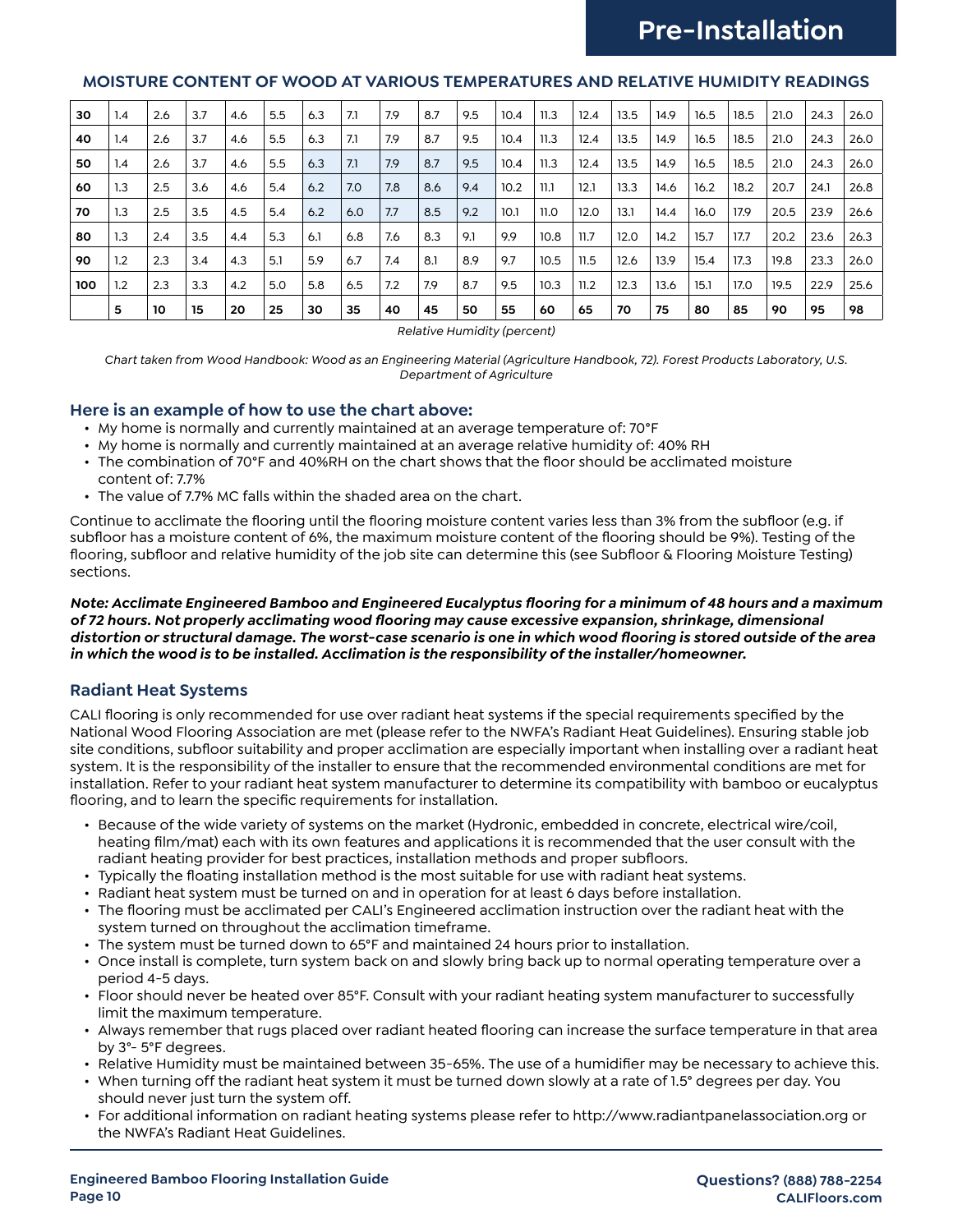## **Installation of CALI Flooring**

#### **General Guidelines - All Installation Types**

- Follow CALI Maintenance & Care Guidelines to keep your floor looking its best after installation
- Save extra flooring for future repairs.
- Do not install flooring under permanent or fixed cabinetry.
- Floor should be installed from several cartons at the same time to ensure good color, shade and appearance.
- Most installation failures result from jobsite moisture. Do not deliver flooring to the jobsite until problems are corrected.
- Engineered bamboo and engineered eucalyptus flooring installed below grade is warrantied with the use of an appropriate moisture barrier. CALI recommends Titebond® 531+ Moisture Control.
- CALI always recommends using a vapor barrier, especially if the moisture content of the flooring and subfloor vary greater than 3%.
- NEVER install any flooring against any vertical fixed object such as fireplace, columns, floor outlets, etc. Failure to follow this guideline may result in tenting or buckled floors.
- 3M blue painter tape #2080 can be used to keep rows or sections of floor boards together until the adhesive has cured. (Incorrect or aggressive tape can harm the finish, do not leave on overnight.)
- During installation, it is the installer's responsibility to document all jobsite conditions and measurements including the installation date, flooring moisture content, site relative humidity, temperature, and subfloor moisture content. This information must be retained by the installer and left with the property owner as a permanent record.
- Depending on the application, CALI engineered bamboo and engineered eucalyptus flooring can be installed over an approved underlayment to provide greater thermal insulation and sound isolation qualities. CALI recommends the use of All-in-One CALI Complete™ Underlayment, which offers several benefits that include industry-leading moisture warranty, step noise reduction, increased walking comfort, and long-lasting durability.
- Heavy furniture (500+ lbs.) may obstruct the free, natural movement of a floated floor. Restricting this movement in certain areas can lead to problems such as buckling or separation when the floor experiences natural expansion and/or contraction.

#### **Expansion Space Is Required**

• Since bamboo and eucalyptus expands with any increase in moisture content, we require leaving at least 1/2" expansion space between flooring and all vertical objects (walls, cabinets, pipes, etc.). If the installation area exceeds 30 feet, a greater expansion space is required; approximately 1/16" for every additional ten (10) feet. For float installations that flow into other rooms, a transition piece must be used in doorways and openings between rooms (halls, archways, etc.) 3 feet or less to allow separate areas to move without interference.



- Note that proper expansion space depends not only on the size and flow of the installation, but also on expected seasonal changes in temperature and humidity that may cause the flooring to gain or lose moisture content over time. For example, if an installation takes place when humidity conditions are low, it's likely that the wood flooring will gain moisture and expand later during humid seasons. In those cases, incorporate additional expansion space through use of spacers or transition moldings.
- Hardwood floors must be able to expand/contract without interference. NEVER install flooring against any vertical or fixed object such as fireplace, columns, islands, door jambs, floor outlets, etc. Failure to follow this guideline may result in tenting, separation or buckled floors. Do not install cabinets or other permanent fixtures on top of the floor. Never nail or screw anything through a hardwood floor. If you have extremely heavy furniture items, install the floor using the glue-down method or nail-down method as opposed to floating the floor. For floated applications a T-molding must be used in doorways and openings between rooms 3 feet wide or less.
- To cover your expansion space, CALI carries matching bamboo and eucalyptus flooring accessories which include reducers, t-moldings, baseboards, quarter rounds, thresholds and vent registers. Matching stair parts are also available; including stair nosing, treads and risers. CALI also provides all the glues and adhesives you will need for to complete your project. Please visit CALI's Flooring Accessories webpage.
- Undercut door casings and jambs. Remove any existing base, shoe mold or doorway thresholds. These items can be replaced after installation. When undercutting door casings the installer should confirm there is the recommended expansion space. The floor must have 1/16" clearance under the door casing to be able to float freely without vertical restriction. The installer should ensure that the plank can move freely under the door jamb.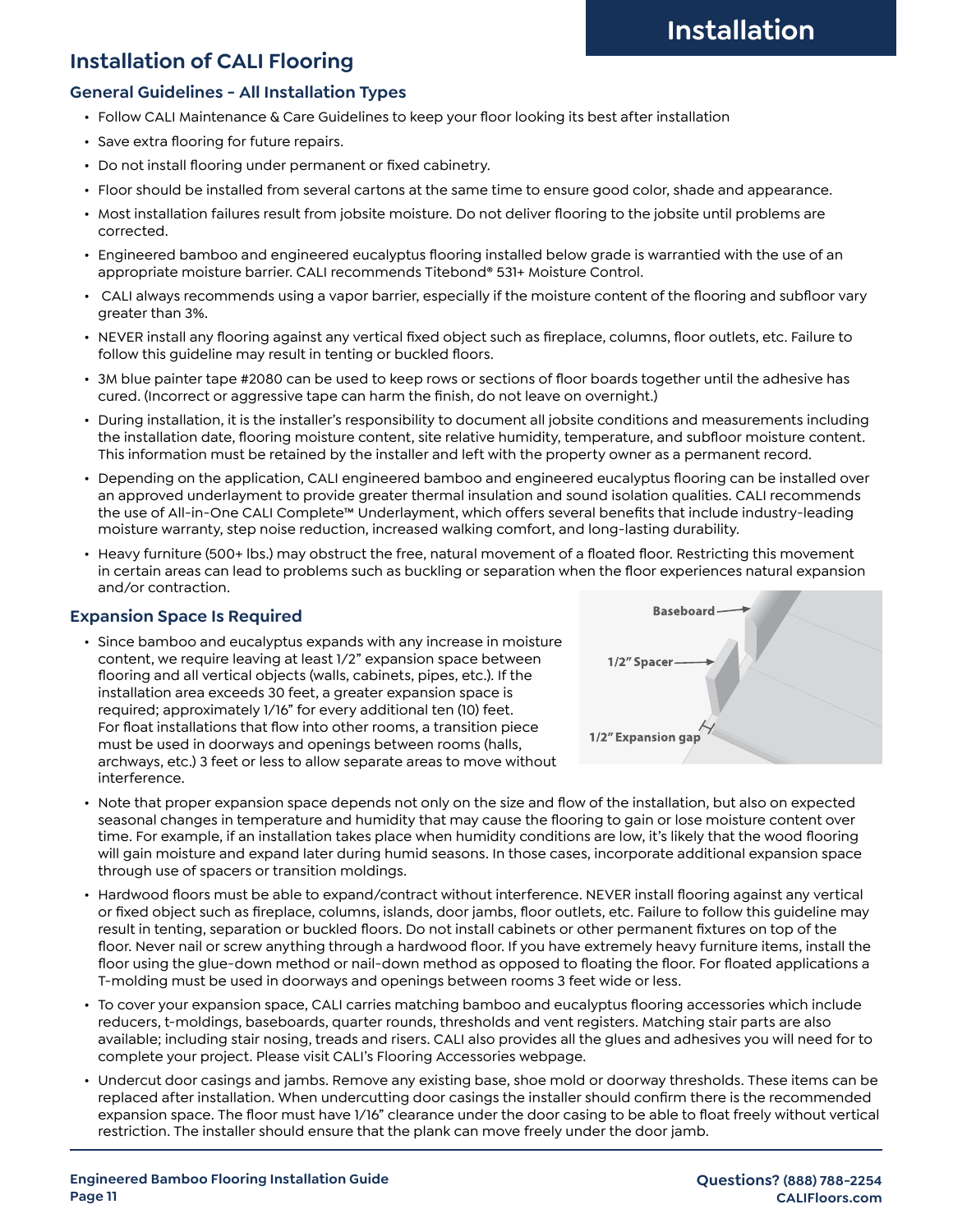# **Floating T&G Installation Method**

#### **Recommended Floating T&G Floor Tools**

- Titebond® Tongue & Groove Flooring Glue Vndercut or jamb saw
- Underlayment (see "Moisture Barrier Requirements") Hammer
- Tapping block (trimmed piece of flooring) **•** Tape Measure
- Wood or plastic spacers (1/2") Pencil
- Flat bar or pull bar Chalk line
- 
- 3M blue painter's tape
- 
- 
- 
- 
- 
- Miter saw (chop-saw) Earplugs & safety glasses

CALI highly recommends using Titebond® Tongue & Groove Flooring Glue for floating applications. For best results, use a moisture barrier that is suitable for the subfloor type (see Moisture Barrier Requirements section for examples of acceptable moisture barrier systems). Leave at least 1/2" expansion space between flooring and all walls and vertical objects to allow for natural fluctuations. If the installation flows into other rooms and continuous runs in excess of 30 feet, a greater expansion is required; approximately 1/16" for every ten (10) feet.

#### **Floating T&G Installation Steps**

- 1. Use Titebond® Tongue & Groove Flooring Glue for floating applications.
- 2. Before you start, ensure that the job site, subfloor and environmental conditions are acceptable for installation of CALI engineered flooring. All requirements specified in CALI's Installation Guidelines must be met.
- 3. Seal concrete subfloor with an appropriate moisture barrier. CALI recommends the use of Titebond® 531+ Moisture Control System prior to installation.
- 4. Allow at least a 1/2" space for expansion around the perimeter of the room and all vertical objects using spacers. Also see section: "Expansion Space is Required".
- 5. It is recommended to install the planks parallel to the longest wall.
- 6. Dry lay (do not glue) a few rows before installation to confirm your layout plan.
- 7. Begin by laying the first plank in a corner with the long grooved side toward the long wall.
- 8. Apply a small continuous consistent bead of Titebond™ T&G flooring glue along the bottom side of the flooring groove.
- 9. Connect short side of second plank together with mating side of the first plank.
- 10. Cut the last plank and complete the row. Use the remaining plank to start the second row.
- 11. Make sure to offset the end joints of consecutive rows by a minimum of 6 inches for best appearance.
- 12. Continue second row by connecting short edges of planks first with long edges.
- 13. The last row may require rip cutting the planks to size, be sure to cut enough to maintain proper expansion space.
- 14. As with the other rows, complete the last row by connecting the short edges first and using a pull bar to tap the long edges together.
- 15. CALI recommends using 3M blue painters tape to help keep planks together while Tongue & Groove adhesive dries. Do not leave tape on overnight.



#### **After Installation**

- Always remove any adhesive from the surface of the flooring (smudges, fingerprints, etc.) before it dries. Use Bostik's™ Ultimate Adhesive Remover Towels to immediately remove any adhesive on flooring surface as you go.
- Allow the newly installed floor to fully cure based on adhesive recommendations before walking or moving furniture onto the floor.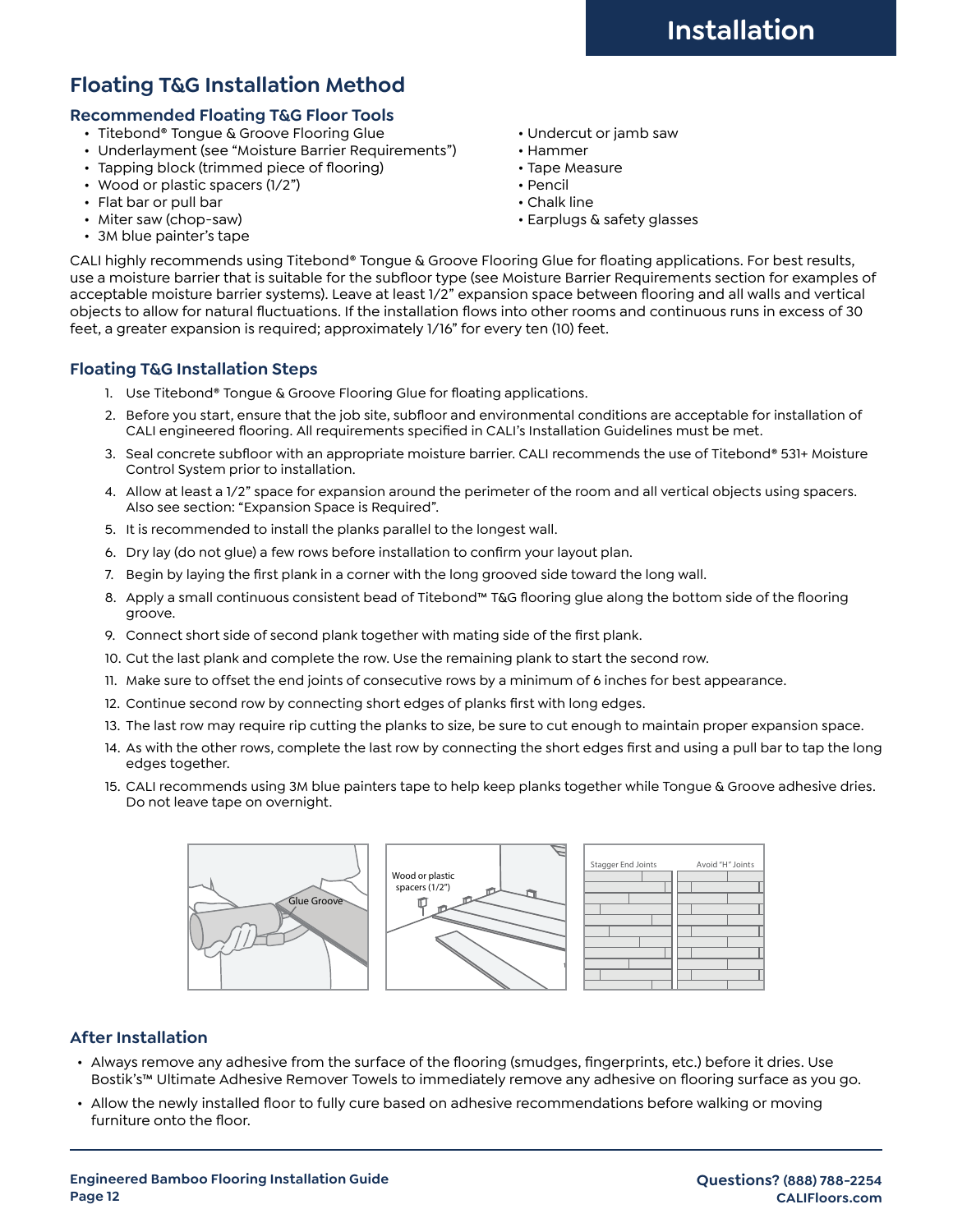# **Nail-Down T&G Installation Method**

The nail-down method is suitable for wood subfloors using tongue and groove flooring only. Before you start, ensure that the job site, subfloor and environmental conditions are acceptable for installation of CALI engineered flooring. All requirements specified in CALI's Installation Guidelines must be met. Nailing down a click-lock floor will void the warranty.

### **Recommended Tools**

The selection and use of any nailer is at the discretion and responsibility of the installer/ homeowner. Choose a nailer model that is specifically designed for tongue and groove applications. We recommend a Pneumatic 18 Gauge Flooring Nailer (such as the PowerNail 50p flex, 50F, Primatech 550 or similar ). It is the installer's responsibility to determine the correct pressure for their nailer, and to ensure that the nail is properly seated. Dimpling of the flooring face or edge is not a manufacturing defect.

> • Tape Measure • Pencil • Chalk line

• Flat bar or pull bar • Miter saw (chop-saw) • Earplugs & safety glasses

- Pneumatic 18-gauge tongue-and-groove flooring nailer
- Underlayment (see "Moisture Barrier Requirements")
- Tapping block (trimmed piece of flooring)
- Wood or plastic spacers (1/2")
- **Nail-Down Installation Steps**
	- 1. Use a vapor retarder designed for wood subfloors (see "Moisture Barrier Requirements").
	- 2. When nailing, the flooring should be always laid perpendicular to the floor joist.
	- 3. Allow at least a 1/2" space for expansion around the perimeter of the room and all vertical objects using spacers. Also see section: "Expansion Space is Required".
	- 4. Dry lay (do not nail) a few rows before installation to confirm your layout plan.
	- 5. Test the air pressure and angle of your pneumatic nailer with a sample plank to check for correct air pressure before installation. If you note any surface damage (face dimpling), tongue damage (splitting), etc., adjust the air pressure/ angle accordingly. Test until dimpling no longer occurs.
	- 6. Begin installation next to an outside wall. This is the best reference for establishing a straight working line.
	- 7. Hold starter row in place by blind nailing or gluing to avoid unsightly nail marks.
	- 8. Connect short side of second plank together with the mating side of the first plank.
	- 9. Cut last plank and complete row. Use the remaining plank to start the second row.
	- 10. Be sure to offset the end joints of consecutive rows by a minimum of six (6) inches for best appearance.
	- 11. Continue second row by connecting short plank edges first with the long edges.
	- 12. After the first two rows are secured, start the next row by nailing directly above the tongue at a 45 degree angle.
	- 13. Carefully monitor nailer pressure to ensure that the nail head enters the tongue only as deeply as required to allow the adjacent plank to fit properly. Ensure that the nail head rests cleanly in the "pocket".
	- 14. Recommended nail schedule is 6-8 inches along the length of each board. If installing wide+ 7 1/4" the schedule should be tightened to 4-6 inches.
	- 15. Avoid nailing closer than 2-3 inches from the end of the plank.
	- 16. As with the other rows, connect the short edges first and use a pull bar to tap the long edges together.
	- 17. Always check your working lines to be sure the floor is still aligned.
	- 18. The last row may require rip cutting the planks to size.
	- 19. The last two rows will need to be secured in the same manner as the first two.



#### **After Installation**

- The newly installed floor is complete and can be walked on immediately.
- Use wood filler or putty to correct minor flooring damage that occurs during installation.
- Hammer
- Undercut or jamb saw
- Use 1-1⁄2" to 1-3/4" long, 18 gauge cleats for Fossilized® flooring

**Questions? (888) 788-2254 CALIFloors.com**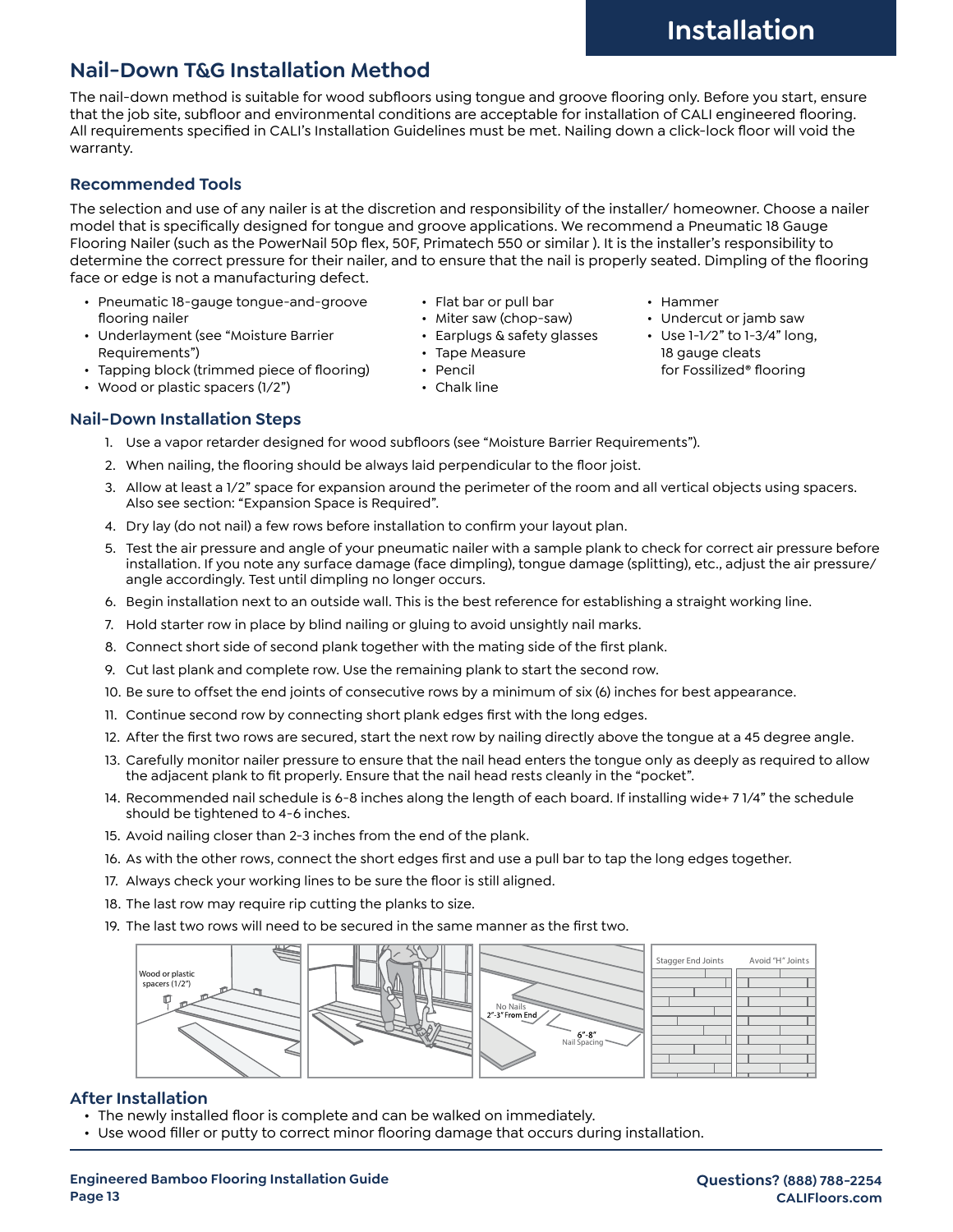## **Glue-Down T&G Installation Method**

#### **Recommended Adhesive Products**

The selection, use and suitability of any adhesive/moisture control system is at the discretion and responsibility of the installer. Always use a moisture barrier and adhesive system manufactured by the same company – never mix products. CALI recommends using Titebond flooring adhesive and moisture barrier systems in accordance with manufactures specifications to receive Titebond's Platinum installation warranty. *Remember: Always Follow Flooring Adhesive Recommendations. CALI does not warrant against adhesive related problems.*

#### **Recommended Glue-Down Floor Tools**

- Flooring adhesive: Zero-VOC Adhesive by Titebond® • • Undercut or jamb saw
- Adhesive trowel as recommended by adhesive manufacturer • Hammer
- Underlayment (see Moisture Barrier Requirements) Tape measure
- Tapping block (trimmed piece of flooring)  **Chalk line** Chalk line
- Wood or plastic spacers (1/2") example the control of the Carpenter square
- 
- Miter saw (chop-saw) Table saw
- 
- 
- 
- 
- 
- Flat bar or pull bar Earplugs and safety glasses
	-

#### **Glue-Down Installation Steps**

- 1. Before you start, ensure that the job site, subfloor and environmental conditions are acceptable for installation of CALI engineered flooring. All requirements specified in CALI's Installation Guidelines must be met.
- 2. Seal concrete subfloor with appropriate moisture control system prior to installation. CALI recommends Titebond® 531+ Moisture Control System.
- 3. Allow at least a 1/2" space for expansion around the perimeter of the room and all vertical objects using spacers. Also see section: "Expansion Space is Required".
- 4. Dry-lay a couple rows before starting installation to confirm your layout plan.
- 5. Begin installation next to an outside wall. This is the best reference for establishing a straight working line.
- 6. Lay the first row of flooring with groove facing the wall. Starter rows should be secured by blind nailing and gluing.
- 7. Connect short side of second plank together with mating side of the first plank.
- 8. Cut last plank and complete row. Use the remaining plank to start second row.
- 9. Offset end joints of consecutive rows by a minimum of 6" for best appearance
- 10. With the first row in place, trowel out some adhesive and lay second row by connecting short edges of planks first. Use a pull bar to tap long edges together.
- 11. Always check your working lines to be sure the floor is still aligned.
- 12. Use tapping block to fit planks together, but be careful not to let installed floor move on the wet adhesive while you are working.
- 13. The last row may require rip cutting the planks to size.
- 14. Flooring planks on perimeter of room may require weight on them until adhesive cures enough to hold them down.



#### **After Installation**

- Always remove any adhesive from the surface of the flooring (smudges, fingerprints, etc.) before it dries. Use Titebond's Adhesive Remover or Bostik's™ Ultimate Adhesive Remover Towels to immediately remove any adhesive on flooring surface as you go.
- Allow the newly installed floor to fully cure based on adhesive recommendations before walking or moving furniture onto the floor.